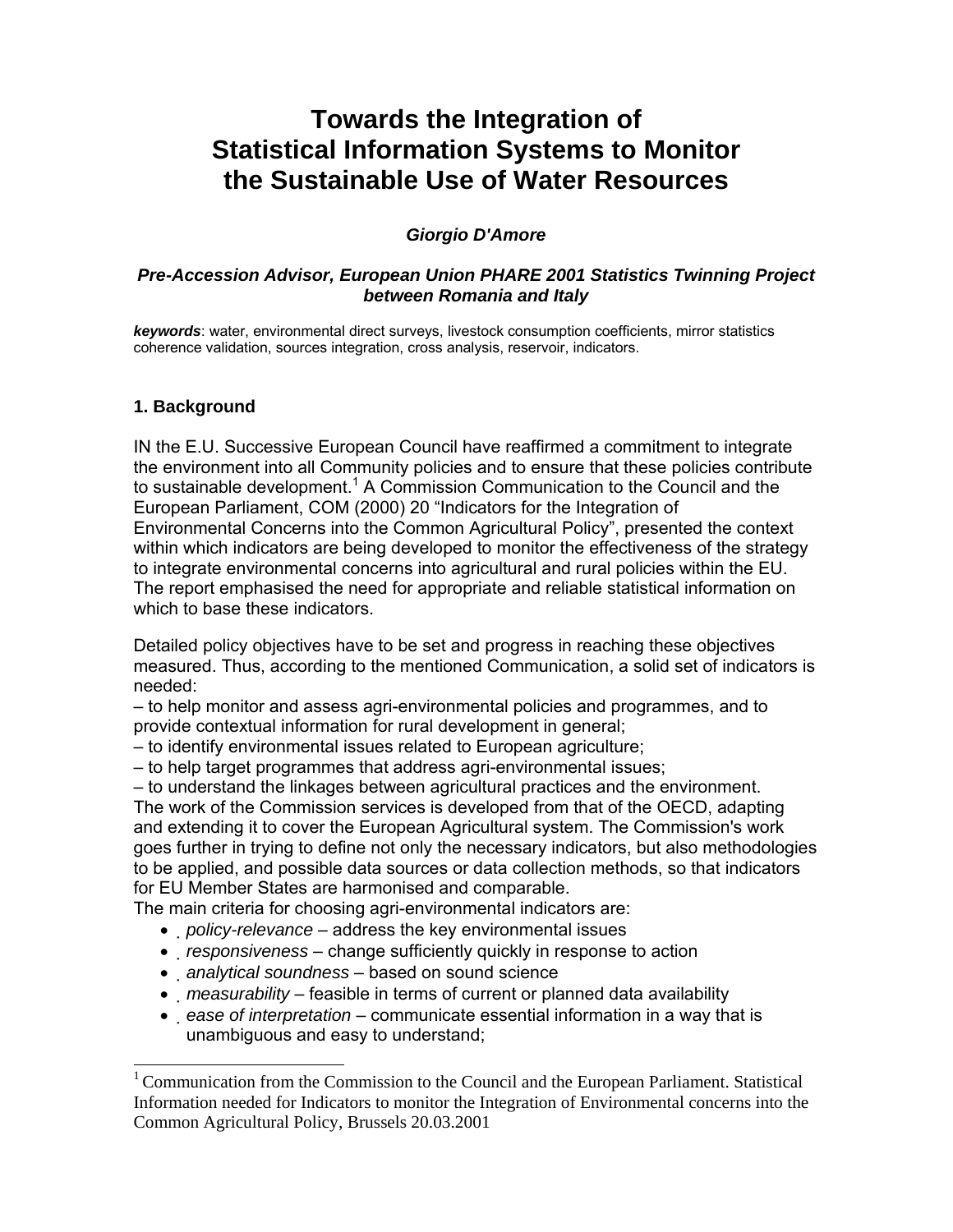• *cost effectiveness* – costs in proportion to the value of information derived

COM (2000) 20 presented an initial set of indicators and areas where indicators are needed. The level of development of these indicator areas varies and they can be divided into four groups.

(a) A first group contains indicators for which it is immediately clear what statistical data need to be collected.

(b) For the second group, statistics are not the appropriate source of information, though statisticians may make a contribution to the overall picture, by structuring and integrating data from different sources.

(c) In the third group the indicators have not yet been sufficiently well defined to identify the most appropriate data.

(d) For a fourth group, indicators are needed, but no indicator could yet be defined. Recommendations on data requirements cannot yet be made.

The challenge is to provide the inputs needed to calculate and maintain identified indicators, by finding and integrating data from statistical, administrative and environmental information sources within a sound analytic framework, define more clearly the indicators in the third and fourth groups.

At the United Nations level a Note by the Secretary-General on the Report of the Interagency Working Group on Environment Statistics, E/CN.3/2004/20, 5 January 2004, states among the other that:

*"…The Statistical Commission at its thirty-fourth session agreed that the United Nations Statistics Division should set up an interagency working group on environment statistics, with a special focus on the development and harmonization of methods, concepts and standards, coordination of data collection and training.* 

*It was recognized at the meeting that despite significant developments in international environment statistics, much work, both methodological and practical, remained to be done. Progress in work on environmental indicators, indicators of sustainable development as well as work on integrated environmental and economic accounting is still hindered by the lack of sufficient good-quality, relevant and timely basic environmental data.* 

*Some of the major reasons behind this situation are the lack of harmonized and globally relevant methods, concepts, definitions and classifications; insufficient information and guidance on best practices; insufficient training and capacity building; and problems of coordination at both the national and the international level…."*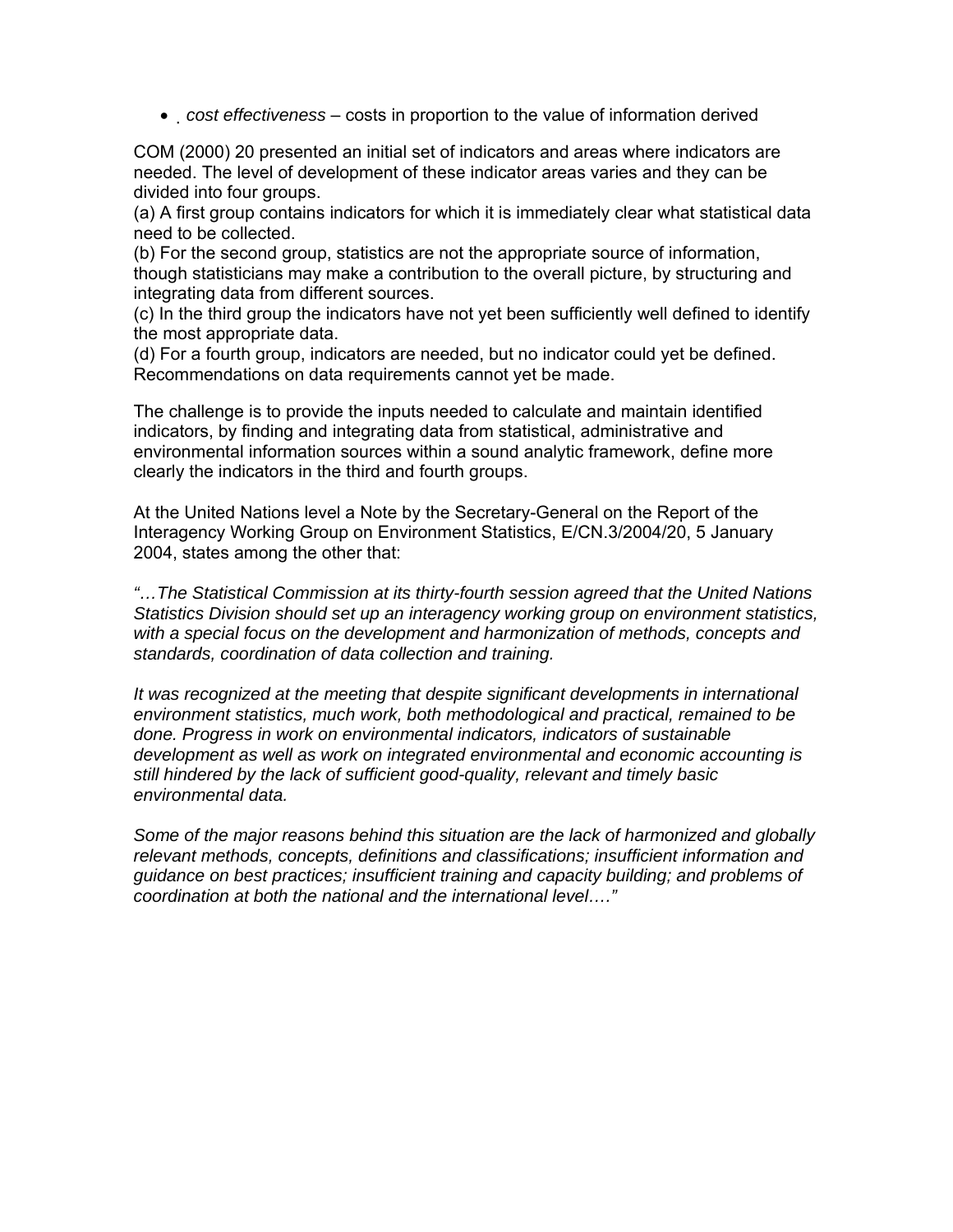# **2. The direct water survey in Romania**

Pilot environmental surveys on waste and water were run in Romania during 2004 in the context of approaching Compliance with the European statistical system, and furthermore to support the negotiations in the chapter Environment. The surveys were run with financial support from the European Union PHARE project "Compliance of Romanian Statistics with European Statistical System".

The design of the **water** survey, and the methodological approach, started from the analysis of the European requirements, first of all from the EC Directive 2000/60 in the field of water policy (Water Framework Directive).

The purpose of the Directive is to establish a framework for the protection of inland surface waters, transitional waters, coastal waters and groundwater. Even if in the Directive the statistical activities for the data collection are not specified, the topics of interest for the data collection are indicated. In particular, the Water Framework Directive establishes that:

a) each Member State shall ensure for each river basin district (or for the portion of an international river basin district falling within its territory) (Article 5):

- an analysis of its characteristics:
	- a review of the impact of human activity on the status of surface waters and on groundwater;
- an economic analysis of water use.

b) each Member States shall identify, within each river basin district (Article 7):

- all bodies of water used for the abstraction of water intended for human consumption providing more than 10 m3 a day as an average or serving more than 50 persons;
- those bodies of water intended for such future use. Member States shall monitor, in accordance with Annex V of the Directive, those bodies of water which, according to Annex V, provide more than 100 m3 a day as an average.

c) each Member States shall ensure the establishment of programmes for the monitoring of water status in order to establish a coherent and comprehensive overview of water status within each river basin district (Article 8):

- for surface waters such programmes shall cover: (i) the volume and level or rate of flow to the extent relevant for ecological and chemical status and ecological potential; (ii) the ecological and chemical status and ecological potential;
- for groundwaters such programmes shall cover monitoring of the chemical and quantitative status;
- for protected areas the above programmes shall be supplemented by those specifications contained in Community legislation under which the individual protected areas have been established.

d) each Member State shall ensure the establishment for each river basin district (or for the part of an international river basin district within its territory), of a programme of measures (Article 11), taking account of the results of the analyses required under Article 5.

The main specifically statistical requirements reference was the **OECD/Eurostat Joint Questionnaire** on inland waters. Parts of interest of the JQ questionnaire to be included in the Romanian water survey were so identified:

- o Annual water abstraction by source and by sector (table 2)
- o Water consumption by supply category and by sector (table 3)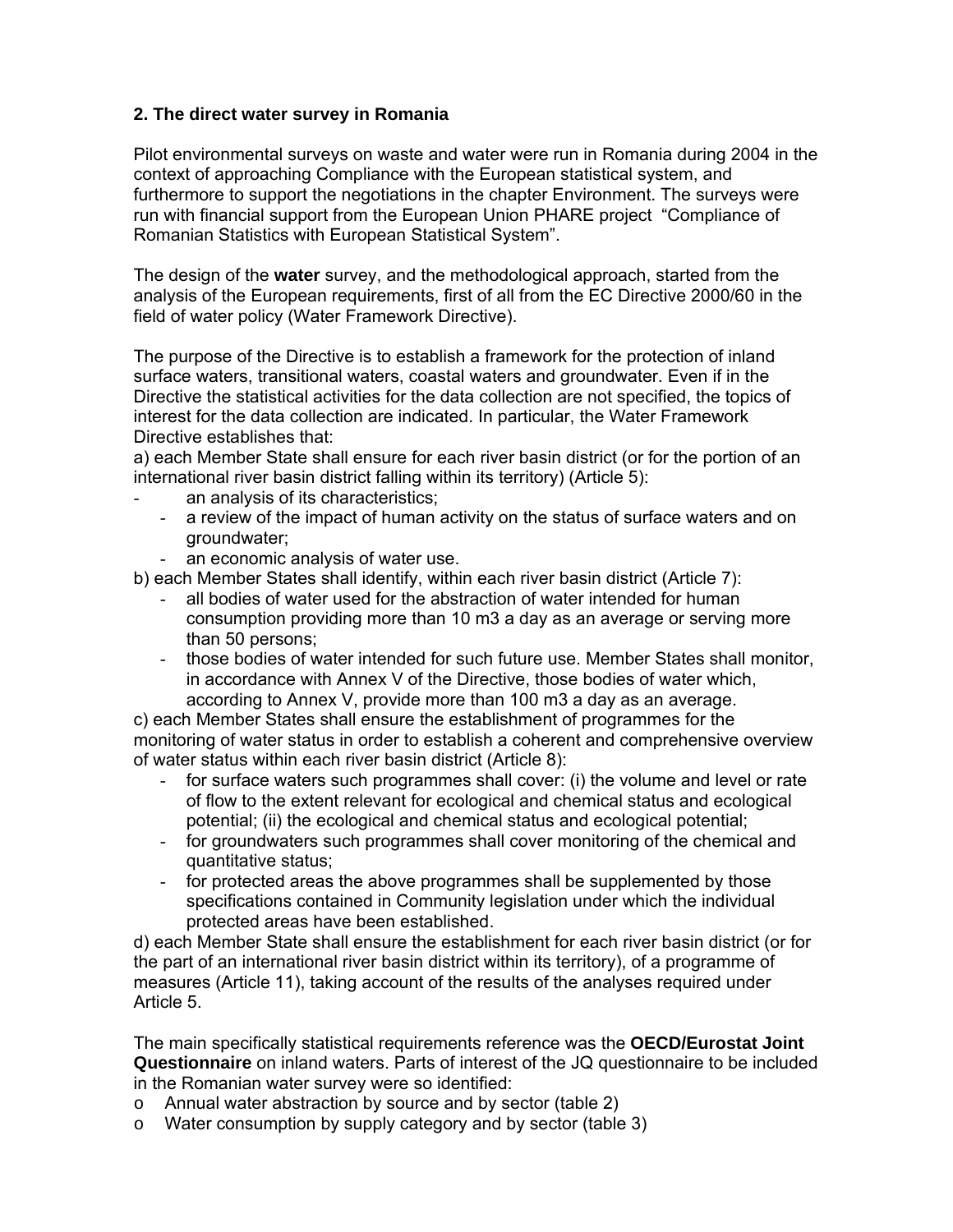- o National population connected to waste treatment plants (table 4)
- $\circ$  Treatment capacity of waste water treatment plants, in terms of volume (table 5)
- o Generation and discharge of waste water,
	- o in terms of volume (table 7.1)
	- o in terms of BOD, biochemical oxygen demand (table 7.2)

Some initial outcome of the Romanian water survey, from the methodological point of view, were presented in a National Conference on the "Development of the Environmental Statistical System in Romania" held in Tulcea (site of the Danube Delta Biosphere Reserve) in May 2004 and the related acts are published on the web site of the Romanian INS (National Statistical Institute http://www.insse.ro/indexe.htm )

The main objective of the direct survey on **water**, whose pilot was conducted for the Mures river basin, reference year 2003, and whose result are going to be published before the end of the current year, was to achieve unitary and coherent data collection on water flow (abstraction, supply, discharge and processing system) from specialized units, industrial units and the agriculture sector.

This was done by means of three different direct surveys:

- $\geq$  Specialized Units performing Water Abstraction and Use & Urban Wastewater Collection, Treatment and Discharge, for public purposes were investigated in an exhaustive manner, using a questionnaire named "AS-A-SER" (Ancheta Statistica – Apa – Servicii)
- $\geq$  Industries involved in Water Use and Supply (by means of source) & Wastewater Generation, Collection and Discharge were weighed through stratified sampling; the questionnaire use was named "AS-A-IND" (Ancheta Statistica – Apa – Industrie)
- <sup>¾</sup> Agricultural enterprises performing irrigation were observed on sampling base (but exhaustively for irrigated surface of over 100 hectares) and related questionnaire named "AS-A-IRR" (Ancheta Statistica – Apa – Irrigatii)

The survey on Specialized Units and Industries was so implemented using both census (exhaustive) and sampling (stratified sampling on activity code - NACE classificationand employees size class) manner using as a frame the Business Register (REGIS).

The sub population surveyed on a census base included all local units matching at least one of the following two characteristics:

- Units of all the economic activity (industry and service) with more than 500 employees;
- Units of the categories of economic activity, according to the NACE economic activity classification, particularly relevant in terms of water abstraction, water consumption or wastewater generation.

The sub population surveyed by means of a stratified sample included:

-

<sup>\*</sup> the methodological first and main input was given by Prof. Giorgio Alleva, member of the Italian COMSTAT; the actual implementation of the survey has been realized by a consortium led by LDK Environmental Consultants SA. The coordination and monitoring role has been ensured by Romanian environmental statistics working group at the INS (National Statistical Institute of Romania), leaded by the environment PHARE project component manager Mr. Constantin Mindricelu.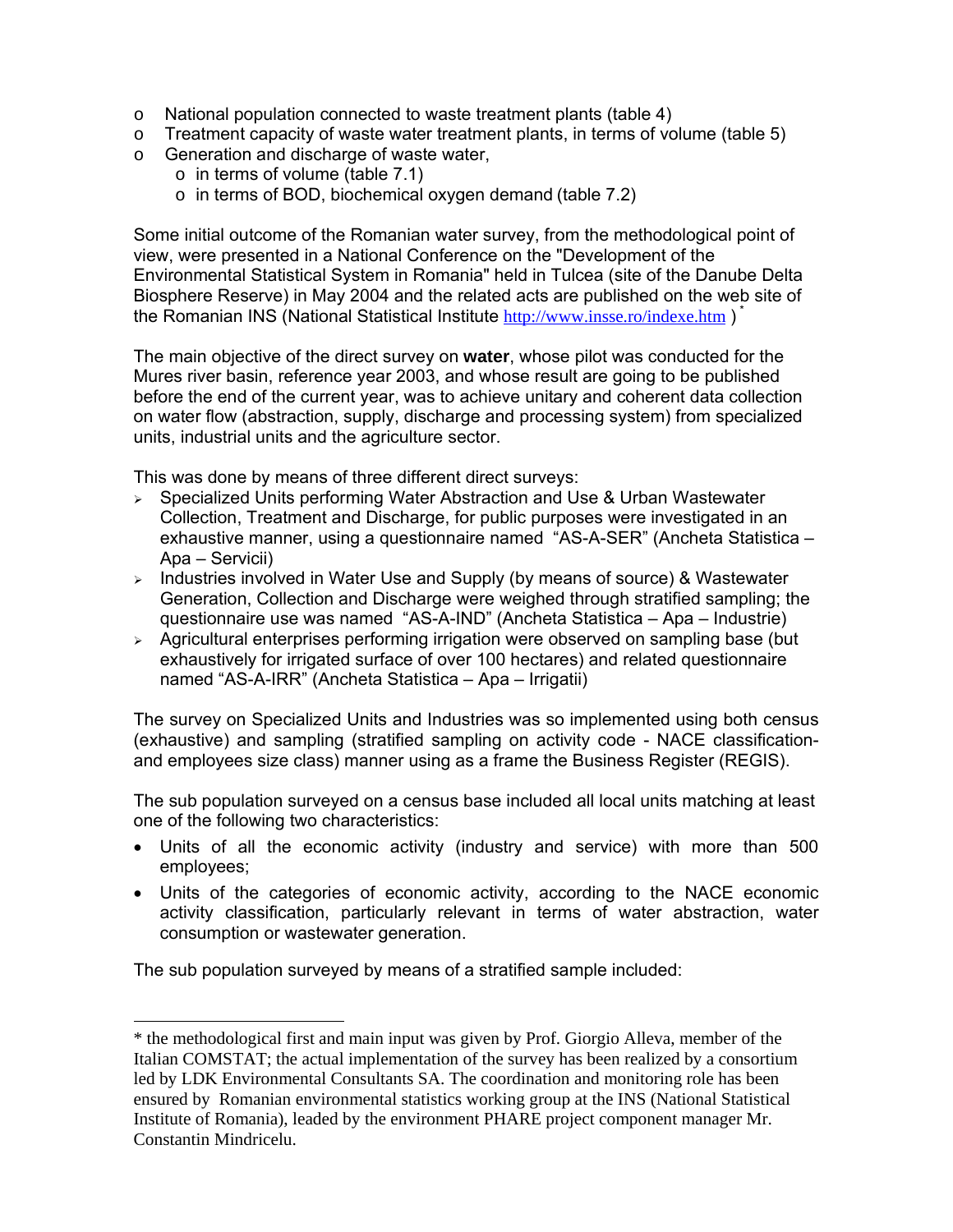• all local units of the survey frame that are not included in the aforementioned sub population investigated on a census base.

Enterprises of less than 5 employees were excluded from the population, to reduce response burdens and costs.

The frame for the specific survey on agricultural enterprises performing irrigation was deducted from the agricultural census applying a threshold of minimum 1 hectare of irrigated surface.

To enlarge the coverage of the water use in agriculture, specifically in the zoo-technical sector, an exercise of estimating the water consumption by different kind of animals was performed applying to the stocks of animal available from the data of the agricultural census and its further updates, coefficients derived by international standards provided by sources such as FAO and ILRI (International Livestock Research Institute).

# **3. Further Developments**

The publication of the Romanian water survey results, as anticipated, is expected before the end of the 2004 and will include a more detailed description of the methodology used. The discussions held in the analysis team led to some interesting different perspectives; some of them are beyond the initial objectives and may not be all necessarily part of the publication.

In this conference the author is presenting some of them hoping they can give a contribution to the debate and eventually help other countries in their approach to water statistics.

A first result from preliminary data analysis is that the integration and the cross-checking of data from different sources should conveniently be pursued. We advise to give priority to "mirror statistics" having in mind the dimension of coherence as defined in Eurostat guidelines on quality; but the integration should help also to give a more complete coverage of the phenomenon.

During the analysis of the preliminary results in Romania, for instance, having noticed that some significant areas were not served by Specialized Units (mainly in the rural areas), also the household water consumption and waste water generated not-covered by specialized units were estimated with coefficients.

This added a new source to the water survey: while population served information (water consumption and waste water generated) was derived from direct environment questionnaire answers of specialized units, the same information for population not served (mainly rural areas) was estimated applying coefficients to population census and its further updates.

So from the methodological point of view we can assert that all the three main pillars of the statistical data administered by a national statistical institute were used: population, business register, and agricultural-territorial data.

Integration of the tree databases in a single information system and possibly into a corporate-wide database, as suggested by the Conference of European Statisticians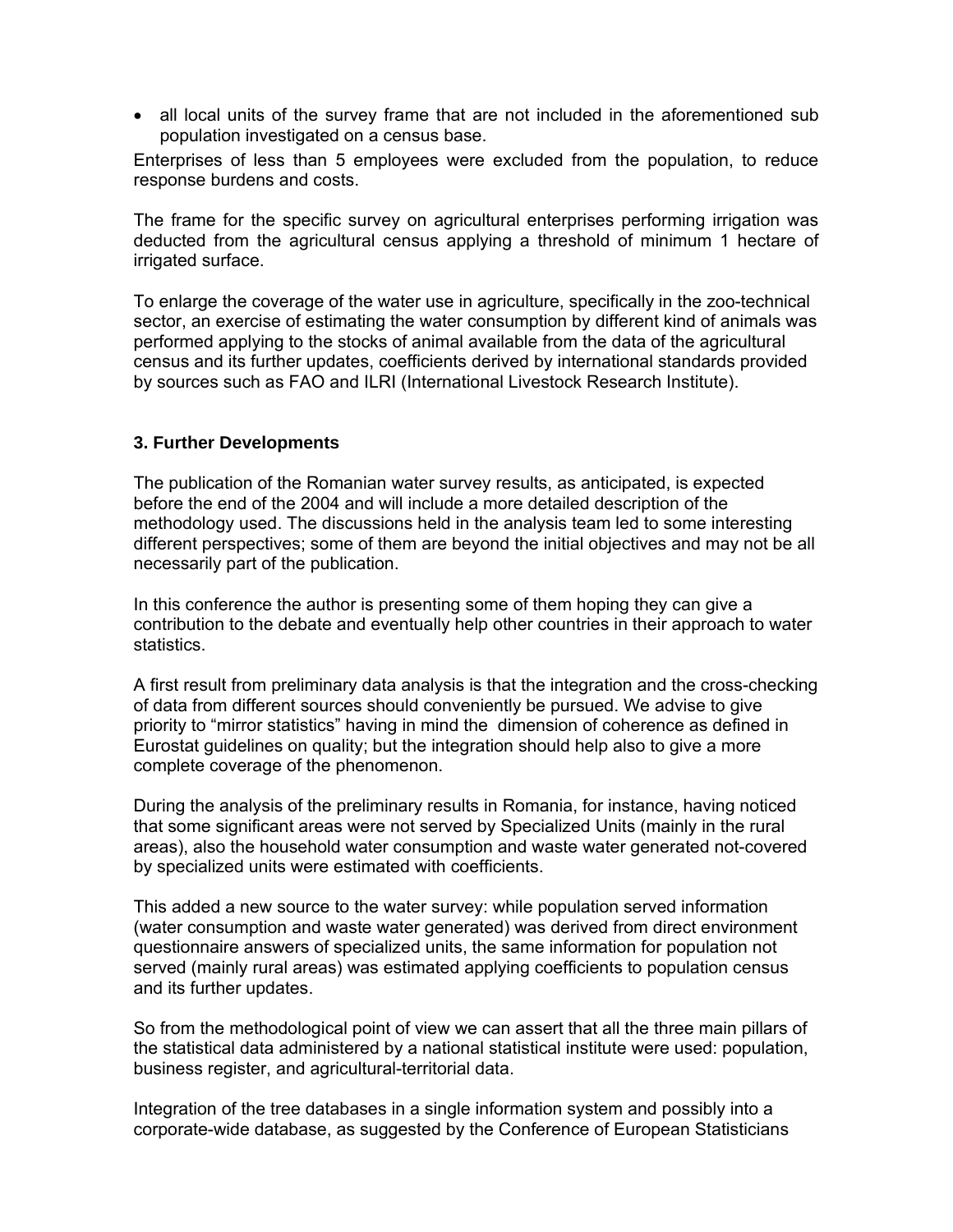debating on Information Systems Architecture for National and International Statistical Offices, and the possible subsequent representation over a geographical information system (GIS) can also help the production of statistics at finer NUTS level and a more effective representativeness of territorial and environmental information.

Few practical example: the amount of emission in the air of a given gas in a country may be irrelevant if there is a wide dispersion but lethal if concentrated; the exact localization of each waste landfills or water reservoirs (possibly through Global Positioning System, GPS) give an additional very effective information not included in the total amounts of stocks at regional or basin level.

This approach is followed by the *European Environment Agency* (EEA) that, through its specialised European Topic Centres, collects environmental information on topics such as air emissions, land cover, water, and nature/biodiversity. In particular, the CORINE landcover inventories provide a basis for representing statistics on a more detailed spatial level as well as being a source of basic data needed to compile indicators on changes in the landscape.

The Romanian pilot project was an interesting laboratory and possible future developments, already matter of discussion, are also the integration with other important sources towards a more extended coverage of the phenomenon including:

- $\triangleright$  Water precipitation (quantity and rain days)
- $\triangleright$  Number, localization, storage potential and actual stock (beginning and end of year) of water *reservoire*
- $\geq$  Estimate of water loss (leakage, evaporations ...)

Cross analyses with other domain are under investigation such as GDP evolution (and specifically agriculture contribution) against rainfall and variation of stock in the reservoire.

Impact of water scarcity also on the energy sector is investigated; as a matter of fact the only nuclear power plant in Romania, at Cernavoda, was closed at the end of summer 2003 for about one month due to the low level of water in the Danube river.

 Preliminary evidences suggest as a key indicator, under human management, the total "capacity" of the *reservoire* and the efficiency of the Specialized Unit in the water distribution and delivery (rate of water lost). Cost-benefit analyses may show the convenience of how much the stocks of the reservoire should be increased to avoid negative impact on agricultural and energetic output in dry years and what is the maximum affordable rate of water lost in the distribution (before intervening in the improvement of the water- pipe networks) .

# **4. Sharable outcome and proposed Indicators**

The specific pilot environmental direct water survey run in Romania can be considered a very interesting experience to which other transition or developing countries can refer in their own approach to water statistic surveys.

To support countries having financial and human constraints in developing targeted environmental surveys the interagency working group on environment statistics may